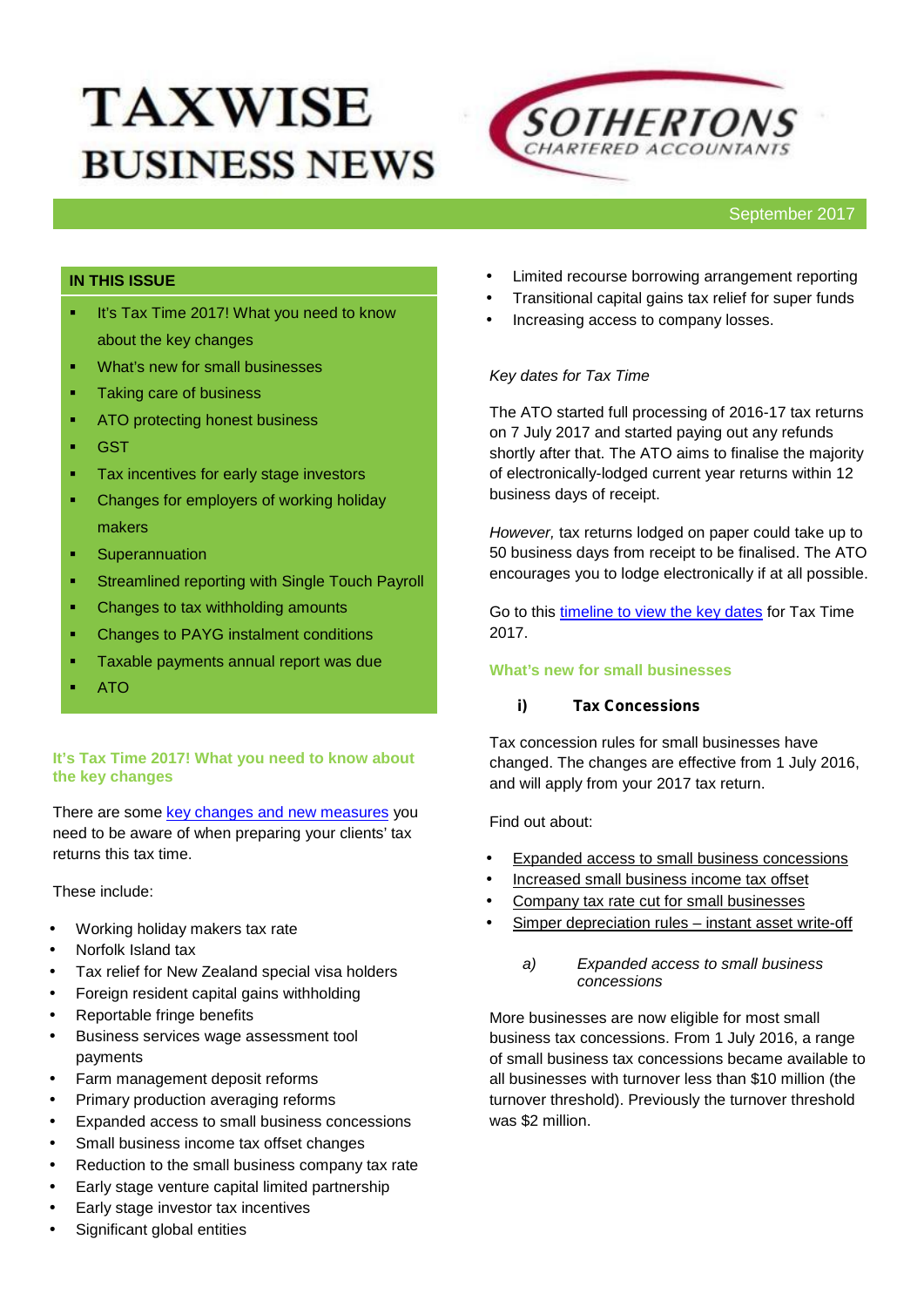The \$10 million turnover threshold applies to most concessions, except for:

- the small business income tax offset, which has a \$5 million turnover threshold from 1 July 2016
- capital gains tax (CGT) concessions, which continue to have a \$2 million turnover threshold.

The turnover threshold for fringe benefits tax (FBT) concessions increased to \$10 million from 1 April 2017.

> *b) Increased small business income tax offset*

You can claim the small business income tax offset if you are a small business sole trader, or have a share of net small business income from a partnership or trust.

From the 2016–17 income year, the small business income tax offset:

- increased to 8%, with a limit of \$1,000 each year
- applies to small businesses with turnover less than \$5 million.

The tax offset increases to 10% in 2024–25, to 13% in 2025–26 and to 16% from the 2026–27 income year. The amount of your offset is based on amounts shown in your tax return.

> *c) Company tax rate cut for small businesses*

For the 2016–17 income year, the company tax rate for small businesses decreased to 27.5%. Companies with turnover less than \$10 million are eligible for this rate.

The maximum franking credit that can be allocated to a frankable distribution has also been reduced to 27.5% for these companies – in line with the company tax rate. The reduced company tax rate of 27.5% will progressively apply to companies with turnover less than \$50 million by the 2018–19 income year. From 2024–25, the rate will reduce each year until it is 25% by 2026–27.

If you lodged your 2016–17 company tax return early:

- If your turnover is less than \$2 million, the ATO will amend your return for you and apply the lower tax rate.
- If your turnover is from \$2 million to less than \$10 million, you will need to review your tax return and lodge an amendment if required.

A Bill was tabled on 11 May 2017 to gradually extend the reduced company tax rate to all companies.

*Tax rate cuts – "not meant to apply to passive investment companies"*

On 4 July 2017, the Minister for Revenue and Financial Services, Ms Kelly O'Dwyer MP, issued a statement on the tax rate cuts for small companies.

Minister O'Dwyer said, "Reports today that the ATO has broadened the interpretation of company tax cuts are premature … however, the policy decision made by the Government to cut the tax rate for small companies was not meant to apply to passive investment companies."

Minister O'Dwyer said the ATO has issued a draft ruling and will in due course provide other guidance.

*d) Instant asset write-off extension*

Australia's 3.2 million small businesses can continue to purchase equipment up to \$20,000 and write it off immediately thanks to legislation passed by the Senate on 15 June 2017, advised Small Business Minister Michael McCormack recently. The period in which small business entities can access the instant asset write-off has been extended by 12 months to 30 June 2018. It was originally intended to end on 30 June 2017.

The Small Business Minister said recent tax cuts for small business – which delivered a 27.5% tax rate – also redefined 'small business', meaning more Australian businesses are now eligible for the instant asset write-off.

More businesses are now eligible to buy equipment (new or second hand) up to \$20,000 and write it off immediately after this legislation passed the Senate. Multiple claims can be made under the program.

'Small business' has also been redefined for tax purposes as having a turnover less than \$10 million, up from \$2 million.

For more information on support for small business, please visit the **Small business website**.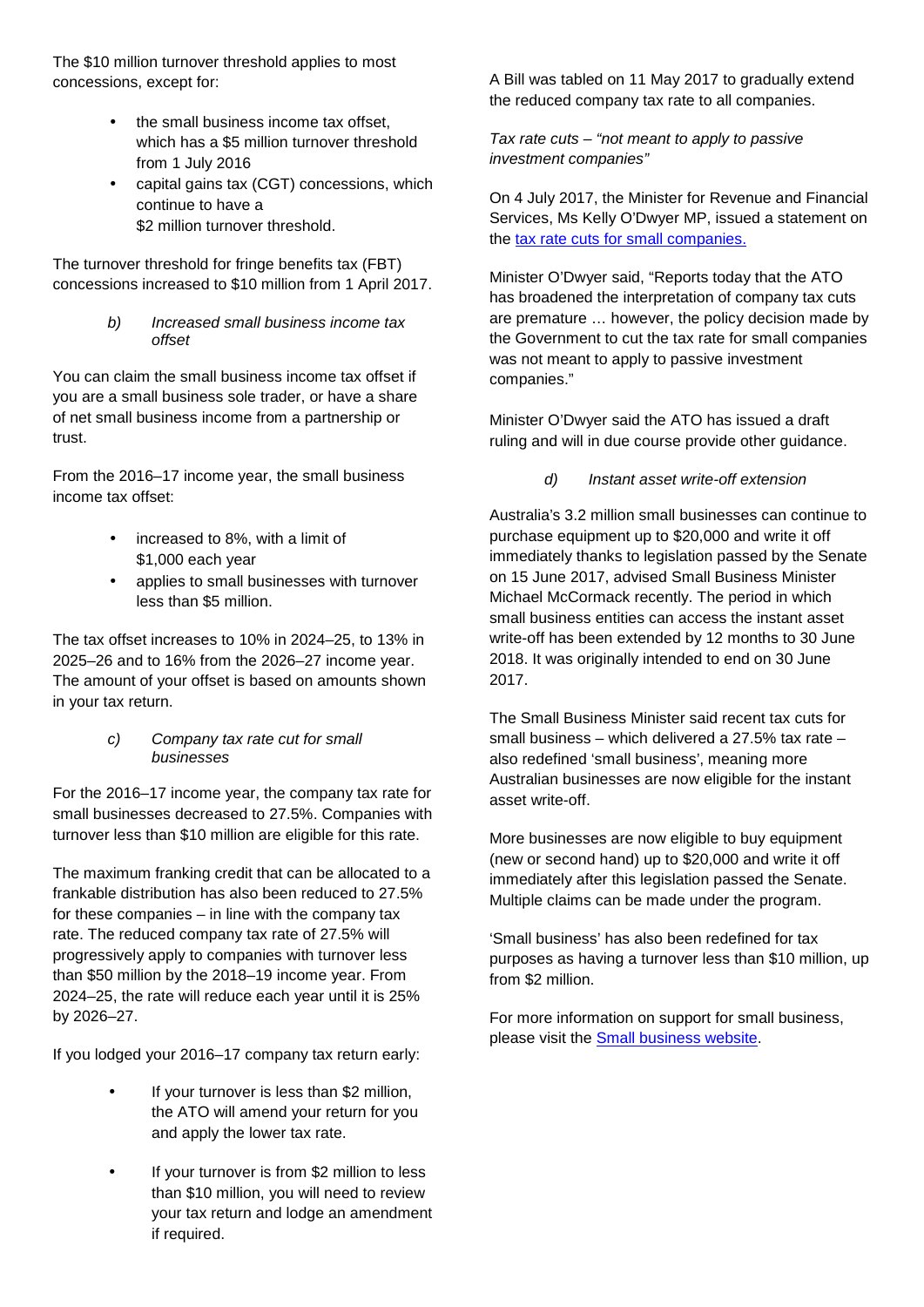#### *To do!*

If you are not clear about how the recent changes for small businesses apply to you or your business, you should speak with your tax agent or adviser.

#### **Taking care of business**

The ATO is encouraging small businesses to get a head start on the new financial year by taking care of business now. To find out how to stay informed, get on top of records, utilise the ATO's tools and products (eg Simpler BAS), look after employees and know where to get help, see the ATO's media release.

#### **ATO protecting honest business**

The ATO acknowledges that most business owners are honest, but that there are some businesses that operate in the cash and hidden economy, gaining an unfair advantage over those who declare their income and do the right thing.

The ATO has been running information sessions on this. More information about the ATO's work focusing on 'cash-only' businesses, including visiting these businesses and what the ATO will be doing where these businesses are not compliant can be found on the **ATO's website.** 

#### **GST**

#### *i) Simpler BAS*

From 1 July 2017, small businesses now have less GST information to report on their business activity statement (BAS). This will be the default GST reporting method for small businesses with a GST turnover of less than \$10 million.

The ATO automatically transitioned eligible small business' GST reporting methods to Simpler BAS from 1 July 2017.

#### *ii) GST on low value imported goods – Summary of reforms*

The Government has passed the *Treasury Laws Amendment (GST Low Value Goods) Act 2017* which will extend GST to low value imports of physical goods imported by consumers from 1 July 2018.

#### Businesses that meet the

A\$75,000 registration threshold will need to take action now to review their business systems to ensure that they are able to comply.

The existing processes to collect GST on imports above \$1,000 at the border are unchanged.

In summary, the reforms:

- make supplies of goods valued at A\$1,000 or less at the time of supply connected with Australia if the goods are purchased by consumers and are brought into Australia with the assistance of the supplier;
- treat the operator of an electronic distribution platform (EDP) as the supplier of low value goods if the goods are purchased through the platform by consumers and brought into Australia with the assistance of either the supplier or the operator;
- treat re-deliverers as the suppliers of low value goods if the goods are delivered outside of Australia as part of the supply, and the re-deliverer assists with their delivery into Australia as part of a shopping or mailbox service that it provides under an arrangement with the consumer;
- allow non-resident suppliers of low value goods that are connected with Australia to elect to access the simplified registration and reporting system; and
- prevent double taxation.

More information on the new GST on low value imported goods can be found on the ATO website.

#### *Treasurer's press release on GST low value goods*

The Treasurer, the Hon Scott Morrison MP, released a statement following the passage of the *Treasury Laws Amendment (GST Low Value Goods) Act 2017* by the Parliament on 21 June 2017.

The Treasurer said, "Turnbull Government laws will level the playing field for Australian businesses by applying the GST to goods costing \$1,000 or less supplied from offshore to Australian consumers from 1 July 2018."

Using a vendor collection model, the law will require overseas suppliers and online marketplaces such as Amazon and eBay with an Australian GST turnover of \$75,000 or more to account for GST on sales of low value goods to consumers in Australia.

#### *iii) Buy services or digital products from overseas?*

From 1 July 2017, GST will apply to imported services and digital products.

Australian GST-registered business can avoid GST on these purchases from a non-resident supplier if they provide their ABN to the non-resident supplier and state that they are registered for GST.

*Reminder from the ATO re Applying GST to imported services and digital products*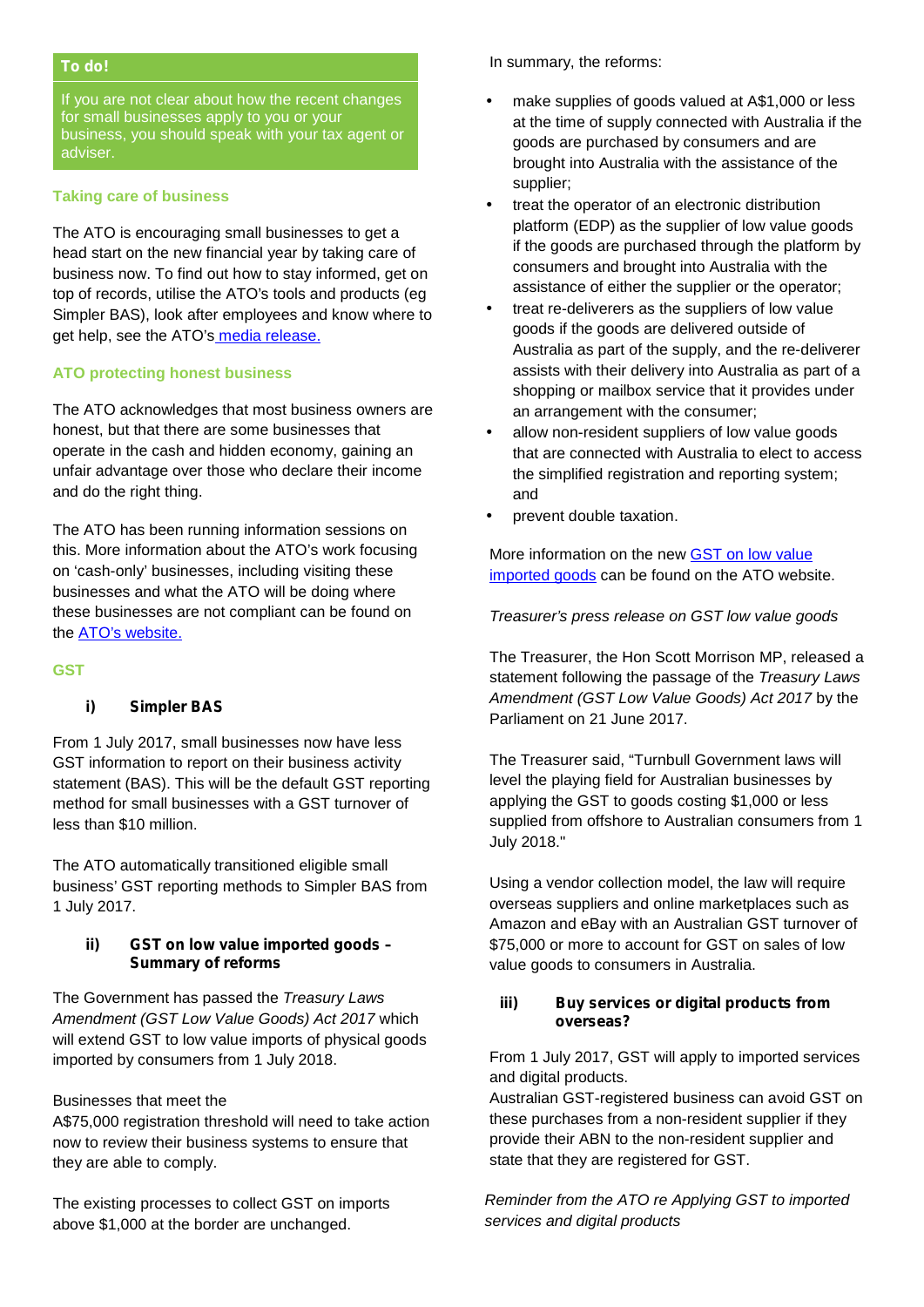The ATO has issued a reminder that if overseas suppliers sell imported services or digital products to Australian consumers and they meet the GST registration turnover threshold, they need to register for GST. They will meet the registration turnover threshold if their taxable sales to Australian consumers in a 12 month period are A\$75,000 or more. Once registered, they will need to report and pay GST on sales to the ATO.

#### *iv) GST - Simplified Accounting Methods determination for food retailers*

The Goods and Services Tax: Simplified Accounting Methods Determination for Food Retailers - Business Norms, Stock Purchases and Snapshot Methods determination will repeal and replace Simplified GST Accounting Methods Legislative Instrument (No 1) 2007 - F2007L02577, registered on 14 August 2007.

This draft determination is substantially the same as the previous determination that it replaces. If you were eligible to use a particular simplified accounting method (SAM) specified in the previous determination, you will continue to be eligible to use that SAM under this determination.

#### *v) GST input tax credits disallowed – tax invoices not enough*

*Re GH1 Pty Ltd (in liq) and FCT* [2017] AATA 1063 (5 July 2017) a property development company was not entitled to input tax credits in relation to bulk earthwork services supplied to it by another land development company. The evidence showed that purported tax invoices did not evidence any actual supplies made to the taxpayer, evidence from various sources, including third parties, showed that all relevant development works were completed prior to the dates of the purported invoices, and the taxpayer had already claimed the input tax credits in its BASs for previous tax periods.

The Administrative Appeals Tribunal noted that the taxpayer bore a two-fold onus: to prove, on the balance of probabilities, that the assessment was excessive and what the correct assessment ought to be. In this case, the taxpayer had failed to discharge that burden.

The Tribunal observed that the mere existence of a "tax invoice" is not, by itself, sufficient to establish that a "taxable supply" (under s 9-5 of the GST Act) and corresponding "creditable acquisition" (under s 11-5 of the GST Act), had, in fact, occurred.

#### *vi) GST – removing the double taxation of digital currency*

On 9 May 2017, the Government announced that from 1 July 2017 it will align the GST treatment of digital currency (such as Bitcoin) with money.

Digital currency is currently treated as intangible property for GST purposes. Consequently, consumers who use digital currencies as payment can effectively bear GST twice: once on the purchase of the digital currency and again on its use in exchange for other goods and services subject to GST.

This measure will ensure purchases of digital currency are no longer subject to the GST.

No changes to the income tax treatment of digital currency are proposed.

### *Note!*

There are a number of changes to GST which may have an impact on your business. You should sit down with your tax agent or adviser to discuss if any of these changes affect you or your business.

#### '**Tax incentives for early stage investors**

From 1 July 2016, investors who purchase new shares in a qualifying early stage innovation company (ESIC) may be eligible for tax incentives.

The tax incentives provide eligible investors who purchase new shares in an ESIC with a:

- non-refundable carry forward tax offset equal to 20% of the amount paid for their qualifying investments. This is capped at a maximum tax offset amount of \$200,000 for the investor and their affiliates combined in each income year
- modified capital gains tax (CGT) treatment, under which capital gains on qualifying shares that are continuously held for at least 12 months and less than 10 years may be disregarded. Capital losses on shares held less than ten years must be disregarded.

More information on qualifying for the tax incentive, the sophisticated investor test and calculating the early stage investor tax offset can be found on the ATO website.

#### **Changes for employers of working holiday makers**

On 1 January 2017, the tax rate for working holiday makers on 417 or 462 visas changed. If you employ working holiday makers on 417 or 462 visas, you will need to register with the ATO.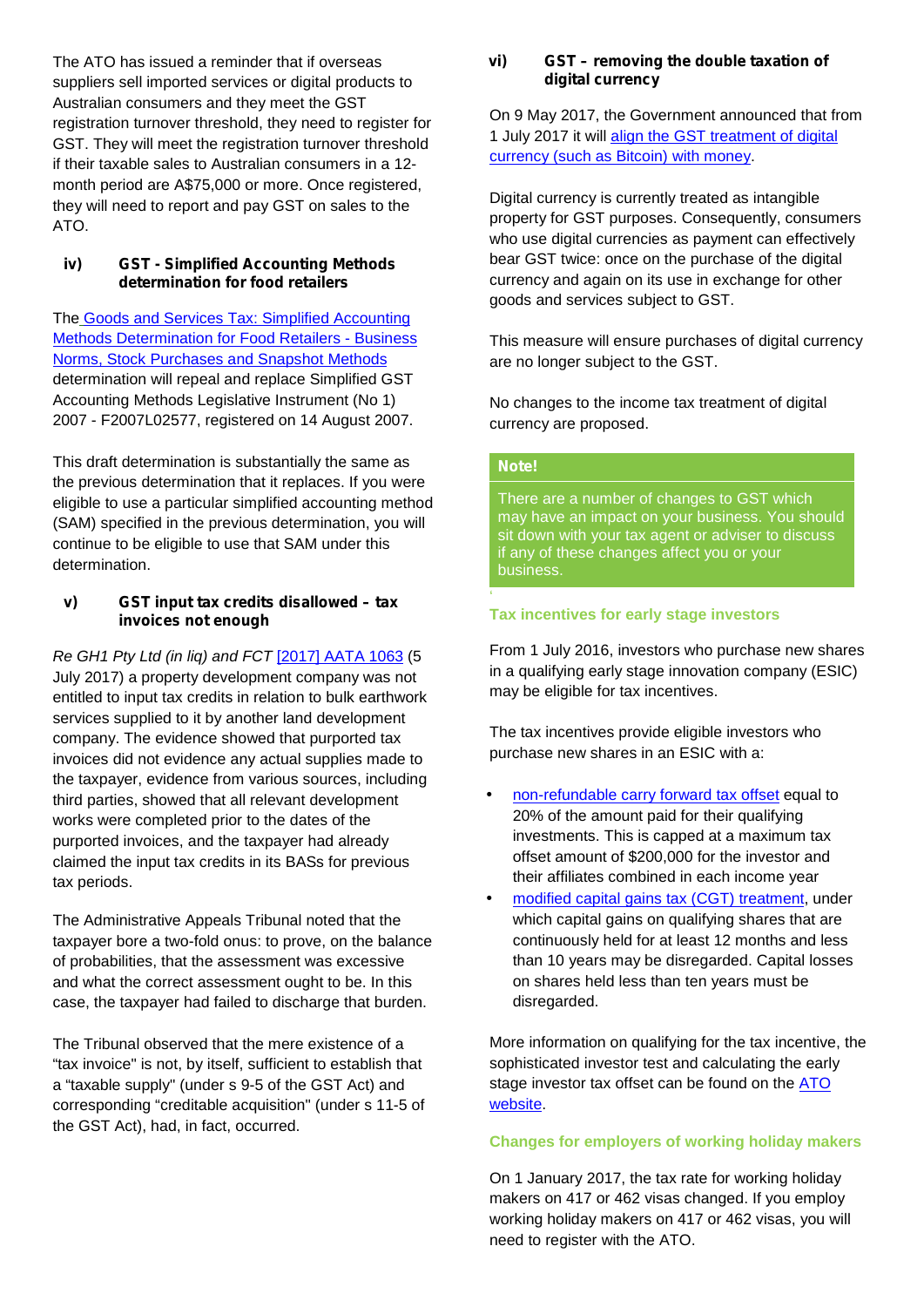Employers who do not register with the ATO will have to withhold tax at the foreign resident tax rate of 32.5% from the first dollar earned. Penalties may apply for failing to register.

## **Superannuation**

# *i) Key super rates and thresholds*

The ATO has released the key superannuation rates and thresholds that apply to contributions and benefits, employment termination payments (ETP), super guarantee and co-contributions.

For the 2017-18 income year, the:

- concessional contribution cap is \$25,000
- non-concessional contribution cap is \$100,000 (conditions apply)
- CGT cap amount is \$1,445,000
- Div 293 tax threshold amount is \$250,000
- low rate cap amount is \$200,000
- ETP cap for life benefit termination payments is \$200,000
- ETP cap for death benefit termination payments is \$200,00.

The full list of rates and thresholds can be found on the ATO website.

# *ii) SuperStream roadmap*

The SuperStream roadmap provides a picture of the changes for the next 18 months. The information on this web page details the changes impacting the superannuation industry up until the end of 2018. The ATO will update the information on this page every quarter. If your business has transitioned to SuperStream, it is worth keeping an eye on this web page for the latest information. You can always talk to your tax agent or adviser about this too.

# **Streamlined reporting with Single Touch Payroll**

Previous editions of *TaxWise Business* contained details of Single Touch Payroll. Employers with 20 or more employees will need to report through Single Touch Payroll from 1 July 2018. The ATO will help and support you to transition during the first year of reporting.

More information can be found on the ATO website.

# **Changes to tax withholding amounts**

# *i) Withholding on salary and wages*

The way tax is calculated on salary and wages has changed.

From 1 July 2017, the:

- temporary budget repair levy has been removed
	- Medicare levy low-income threshold increased.

## *ii) TFN withholding for closely held trusts*

Beneficiaries need to quote their tax file number (TFN) to the trustee to avoid having amounts withheld from their payments or unpaid entitlements.

If a beneficiary doesn't quote their TFN before a payment or entitlement occurs, the trustee must withhold from the payment or entitlement, pay the withheld amount to the ATO, and lodge an annual report with details of all withheld amounts.

## *iii) Withholding in business transactions*

Any business or organisation carrying on an enterprise should quote their Australian business number (ABN) when supplying goods or services to another enterprise. If the supplier does not quote their ABN, the general rule is that the payer must withhold 47% (from 1 July 2017) from their payment and send the withheld amount to the ATO.

#### *iv) Withholding from unused leave payments on termination of employment*

Under the pay as you go (PAYG) withholding system, when an employee leaves, you may have to withhold from unused leave payments. Information on how to work out the amount to withhold from payments of unused annual and unused long service leave when an employee leaves can be found on the ATO website.

## *v) Withholding from dividends paid to foreign residents*

If you pay dividends to a foreign resident, the unfranked component of each of those payments is subject to a final withholding tax. Information on when and how much to withhold from dividends you pay to foreign residents can be found on the ATO website.

## *Tip!*

Businesses need to get their withholding obligations right. If you are unsure if your business is meeting its withholding requirements or are unsure how any of these changes may affect your business meeting its withholding obligations, you should speak with your tax agent or adviser.